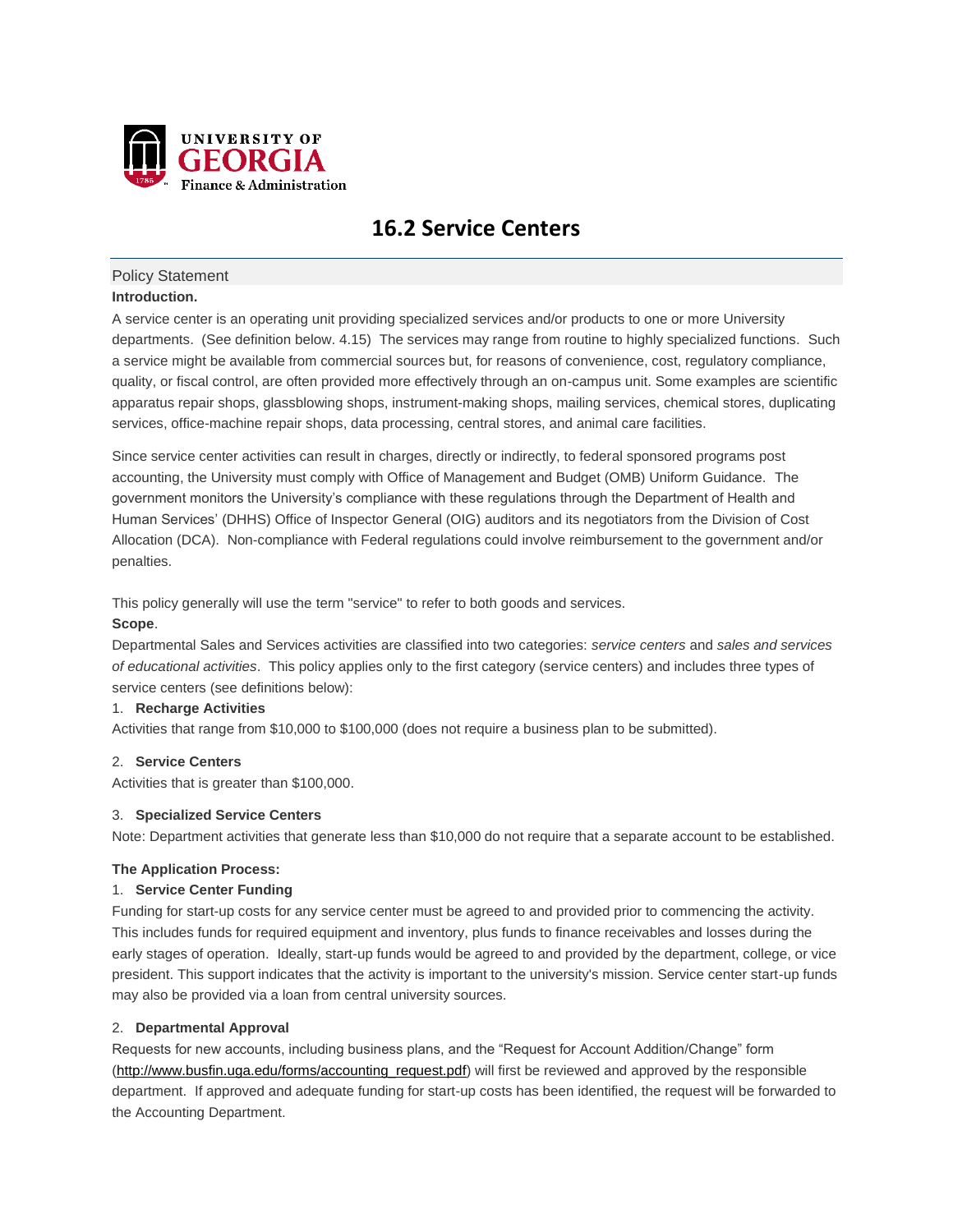# 3. **Assessing the Viability of the Activity**

There must be reasonable assurance that service centers will be successful and generate the necessary revenues required to cover operating costs. For that reason these new activities need complete support from the responsible department head and college dean/director and/or appropriate vice president. Departments and colleges will be expected to cover net losses or failed operations.

## 4. **Approval Process**

Service centers will use departmental sales accounts (operation code D) to account for their activity. Requests for new accounts required for the establishment and operation of a service center will be considered by the Accounting Department and may require the preparation and submission of the following information for approval:

## 4.1. Departmental Approval

All forms, plans, and documentation submitted to the Accounting Department must have the approval of the sponsoring Department Head.

## 4.2. Account Request Form

(The account request form may be downloaded from [\(http://www.busfin.uga.edu/forms/accounting\\_request.pdf.](http://www.busfin.uga.edu/forms/accounting_request.pdf) The Account Request Form must be completed, with all required reviews and signatures.

# 4.3. Business Plan

Including funding, income, other revenue support sources, expenses, equipment depreciation, budget, working capital reserve (see definition) purposes and funding, and billing rate calculations for each customer type.

4.4. Other issues to be addressed in documentation

## 4.4.1.Unfair Competition

Describe the benefits to the University of establishing the proposed service center rather than acquiring the services directly from commercial sources. Explain the business practices that will be employed to avoid unfair competition with commercial enterprises which offer the same services.

## 4.4.2.Unrelated Business Income Tax (UBIT)

Explain the relationship of the service unit to the pursuit of the University's missions. The University discourages any activities which are unrelated to the University's mission, as such activities might require the University to pay taxes on related earnings.

## 4.4.3.Environmental Health and Safety considerations

Identify the nature of any hazardous materials, controlled substances, or other products that may pose a handling, storage, or disposal hazard which are covered by any regulatory requirements. Identify any procedures, structures, or devices that may pose hazards to property or personnel.

## 4.4.4.Compliance with practices and standards

All applicable compliance issues, such as animal care, ethics, human subjects, must be identified and the methods for compliance with those standards must be described. The costs of meeting compliance standards must be included in the business plan.

## 4.4.5.Availability of similar services from other University service centers

Identify where similar services and products are available from other service centers. Explain the benefit and necessity of establishing a new service center, rather than using the services of existing service centers.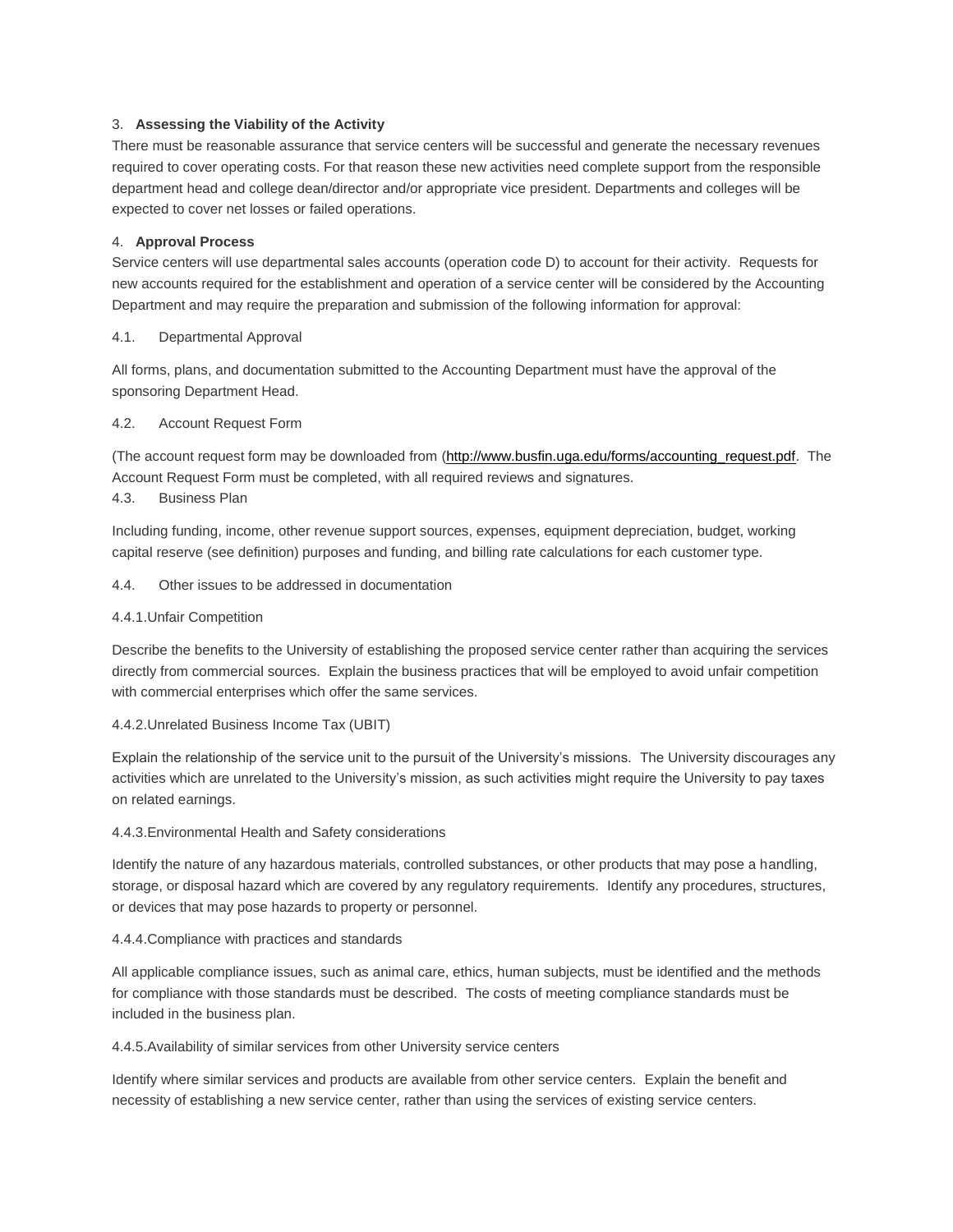#### 4.4.6.Long term need and viability

Estimate the length of time that the proposed service center will need to be in operation. Consider what factors or events could obviate the need or viability of the service center. (The planned business life of all service centers must exceed a contiguous 12 months)

## 4.5. Additional Reviews

The following reviews may be required for new accounts. The Accounting Department will determine and forward the application for any necessary reviews, comments and approvals.

#### 4.5.1.Environmental Safety

For all new departmental service center accounts dealing with hazardous or radioactive materials, special review and written approval is required by the Environmental Safety Division to ensure proper procurement, delivery, inventory management, staff training, handling, and disposal.

#### 4.5.2.Unrelated Business Income Tax (UBIT)

The University discourages any activity not related to its mission. All new service center account applications will be reviewed for potential Unrelated Business Income Tax liability by the Controller's Office. Both the State of Georgia and the federal government require that tax-exempt organizations, including the University System of Georgia, pay tax on income derived from "unrelated business activities." For an activity to be considered an "unrelated business activity," it must be (1) a trade or business, (2) conducted regularly, and (3) not substantially related to the University's tax-exempt purpose.

#### 4.5.3.Unfair Competition

Service center account applications will also be reviewed by the Accounting Department to ensure that proposed activities do not violate the University System of Georgia Board of Regents policy 711.01

## 4.5.4.Compliance Officers

Whenever activities of a proposed service center are subject to compliance standards, the application will be forwarded to the appropriate University Compliance Officer for review.

#### **General Policies & Procedures**

The University's financial policies and procedures for service centers are described in the following pages. These are not intended to answer all questions regarding the operation of these activities. The Accounting Department is available to address the more detailed aspects of operating a service center.

## **1. Departmental Responsibilities**

Departments and colleges must thoroughly review and analyze proposed service center activities prior to submitting requests to the central administration

Managers of service centers are expected to comply with the University's policies and procedures.

Individual departments are responsible for any disallowance, fine, or penalty for failure to comply with these policies and procedures

Departments and colleges are required to assume financial responsibility for failed activities.

#### 2. **University Mission**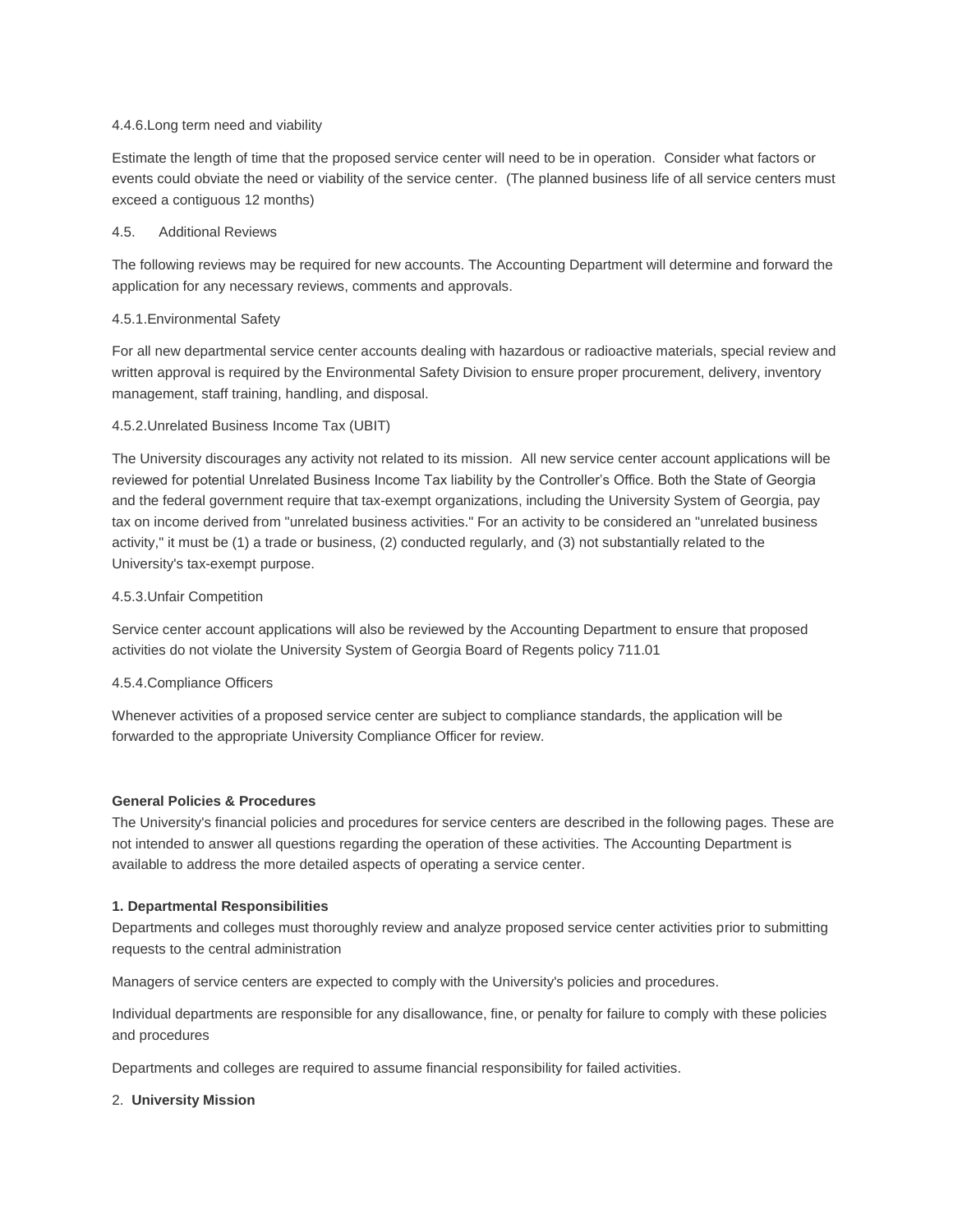All service center activities must either support or relate to the University's instruction, research, or public service and outreach missions.

#### 3. **Multiple Customers**

Unless otherwise approved, service center activities, including Recharge Activities, must provide goods or services to multiple customers. If only one customer is served, costs will be charged directly to the benefiting activity.

#### 4. **Budgets and Business Plans**

# 4.1. Annual Budget

Each account manager is required to prepare an annual budget. Budgets should be based on a sound estimate of projected revenues and expenditures. Estimates should be based on historical data and expected changes having an impact on the account activity (e.g., increased customer base). Each account holder is responsible for input into the University's budget system.

#### 4.2. Annual Business plan

The business plan will address key financial issues to demonstrate that the activity can be operated at break-even status, and will include customer definitions and a pricing (billing rate) strategy by customer type.

The plan will be based on careful analysis of the activity's potential to generate revenues and to manage expenditures within those revenues and include an assessment of continued marketability of the activity beyond twelve months. In addition to identifying expenses required to deliver the goods and services, the business plan will include anticipated equipment and inventory purchases, Working Capital purposes and funding plans, and depreciation of capital equipment. (The Accounting Department will assist in formulating depreciation schedules for capital equipment, which must be included in the business plan.)

Activities unable to operate at a break-even status must identify sources of subsidized funding.

### 5. **Billing Rates**

Billing rates will be computed and documented annually as a part of the service center's business plan. The Accounting Department will review a random sample of Service Center Billing Rates each year. The rates should be based on a reasonable estimate of the direct operating costs of providing the services for the year and the projected number of sales units for the year. They should logically represent the type of service provided and be reviewed at least every six months.

Adjustments will be made when necessary and documented in a revised business plan.

#### 5.1. Multiple Services

If a service center provides different types of products and services to users, separate billing rates must be established for each service that represents a significant activity. Managers must approximate costs, revenues, surpluses, and deficits for each service. The surplus or deficit related to each service should be carried forward as an adjustment to the billing rate for that service in the following year or the next succeeding year. The surplus from one service may be used to offset the deficit from another service only if the mix of users and level of services provided to each group of users is approximately the same.

#### 5.2. Cost Allocations

When cost allocations are necessary, they should be made on an equitable basis that reflects the relative benefits each activity receives from the cost. For example, if an individual provides multiple services, an equitable distribution of his or her salary among the services can usually be accomplished by using the proportional amount of time the individual spends on each service. Other cost allocation techniques may be used for service center overhead, such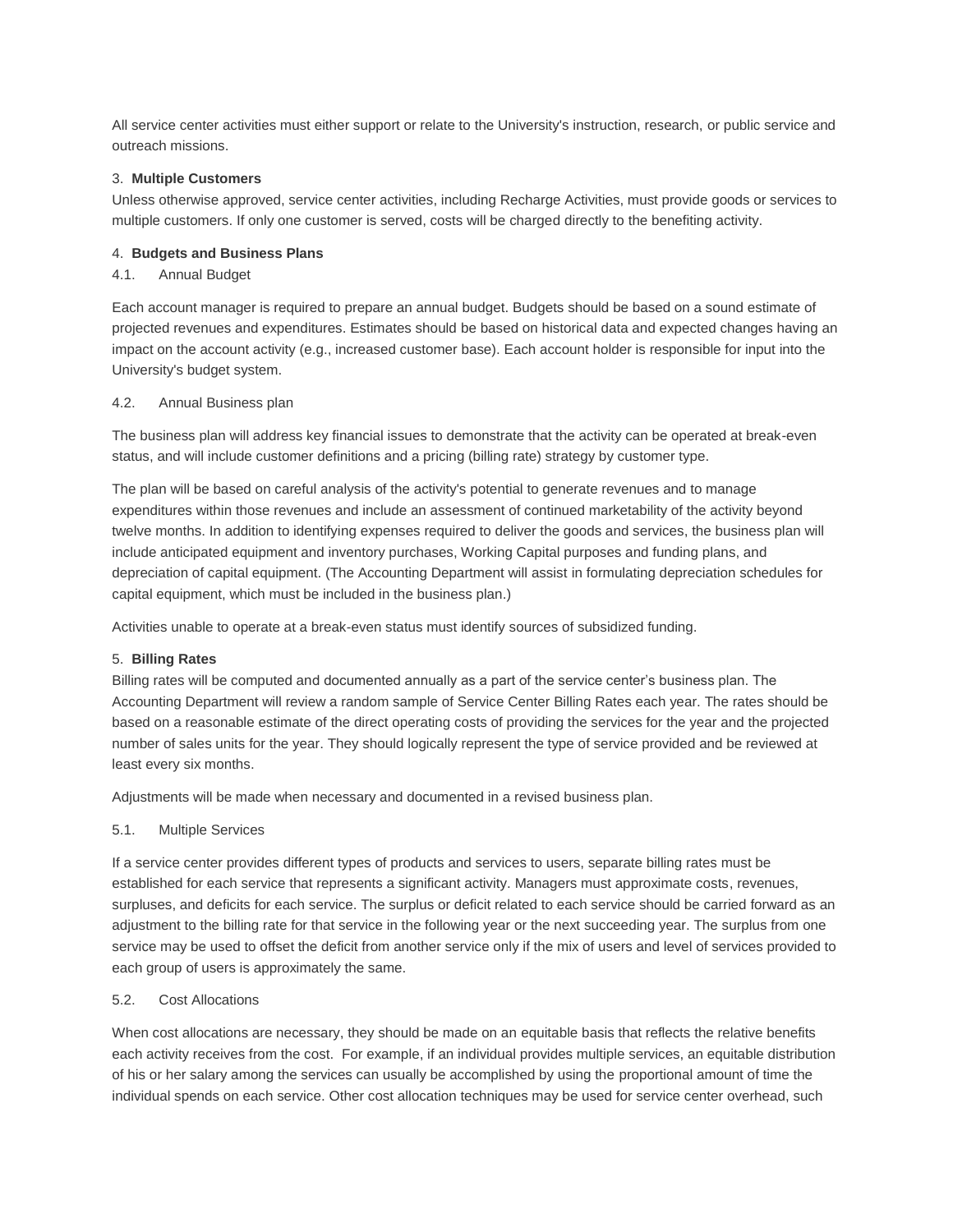as the proportional amount of direct costs associated with each service (including equipment depreciation), and in the case of Specialized Service Centers, the space utilized. (See definitions of service center categories above.)

# 5.2.1. Recharge Activities

Depending on the specific circumstances involved, there may be three categories of costs that need to be allocated: (a) costs of goods sold, (b) costs that are directly related to providing the services, such as the salaries of staff performing multiple services, and (c) overhead, if applicable.

Note: By definition, recharge activities are small and should not require significant departmental administrative support. If a recharge activity requires significant administrative support, it should be classified as a Service Center under section.

# 5.2.2. Service Centers

When separate billing rates are used for different services provided by a service center, the costs related to each service must be separately identified through a cost allocation process. Cost allocations will also be needed if a cost partially relates to the operation of a service center and partially to other accounts of a department operating the service center. Depending on the specific circumstances involved, there may be three categories of costs that need to be allocated: (a) costs of goods sold, (b) costs that are directly related to providing the services, such as the salaries of staff performing multiple services, and (c) service center overhead.

#### 5.2.3. Specialized Service Centers

Cost allocations must include those required for service centers and indirect costs associated with the operation of the specialized service center, including University Facility and Administrative Costs.

#### 5.3. Rate Equality

## 5.3.1. Documentation and record keeping

Records must be retained for evidence of the application of uniform, consistent rate equity as described below for each customer type served by a service center.

#### 5.3.2. University Users

All University of Georgia users paying from University accounts will be charged for the services they receive and be charged at the same rates for the same services.

#### 5.3.2.1. Special rates for special services

This requirement for "same rates for same services" does not apply to alternative pricing structures related to the timeliness of service, quality of service, or special convenience of access to services. Pricing structures based on high volume work, volume discounts, special orders for non-stocked products, expedited or special delivery, special vendor discounts, and surplus inventory reductions, etc., are acceptable, provided that they have a sound management basis, do not result in recovering more than the actual costs of providing the services, and are equally available to all users who meet the criteria.

#### 5.3.3. External Users

Service centers, not including Recharge Activities, may provide services to non-university users.

## 5.3.3.1. External Rate

An external rate will be established for external users to include, in addition to the direct costs, indirect costs such as building/room depreciation (space used), equipment depreciation, utility services, and departmental administration.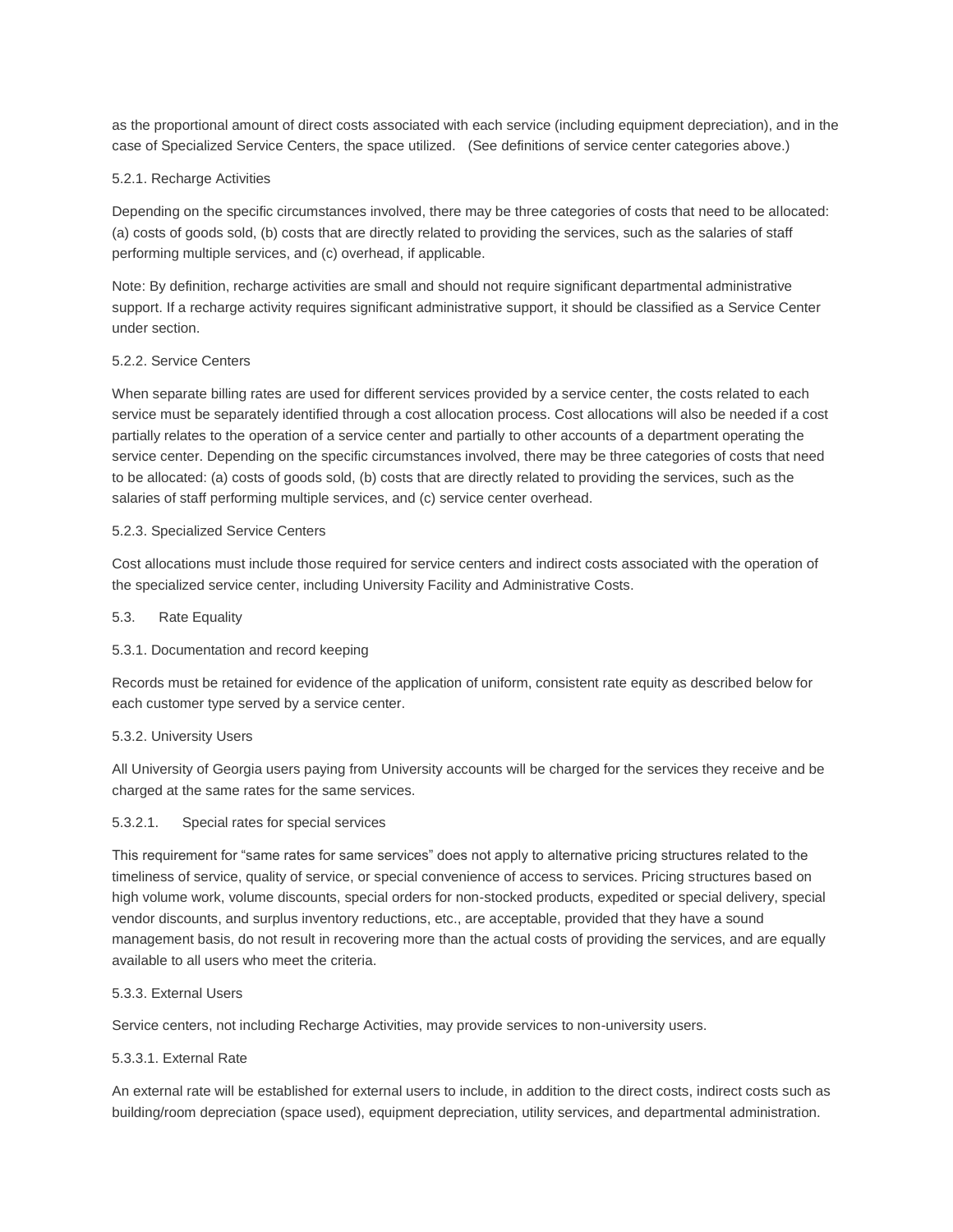# 5.3.3.2. Georgia Sales and Use tax liability

Service centers should also be aware that sales of goods for ultimate consumption to individuals or profit-oriented businesses must collect Georgia sales and use tax, which will be remitted to the Georgia Department of Revenue. Questions about sales and use tax should be directed to the Accounting department at 706-542-1197.

# 6. **Break Even Requirement**

The aggregate of the billing rates will be designed to recover the direct operating costs of service centers plus related service center activity overhead on an annual basis. No costs other than the costs incurred in providing the services will be included in the billing rates. The costs will exclude unallowable costs and be net of applicable credits.

# 7. **Performance Monitoring**

Actual costs and revenues will be reviewed by service center managers at the end of each month and at the end of the fiscal year. Deficits or surpluses will be carried forward as an adjustment to the billing rates of the following year or the next succeeding year.

# 8. **Customer Billing**

8.1. Bill only for services delivered

Services must be billed after the service has been rendered.

8.2. Timely cost accounting

The costs allocated to the delivery of the services must be accounted for in a timely manner, as they are incurred, and during the fiscal year in which they are incurred.

8.3. Timely revenue accounting

The revenue associated to the delivery of the services must not be accounted for until the services are delivered, even when they are delivered in a fiscal year following the encumbering of the customer's funds.

## 8.4. Timely billings

Billings must be timely and adequately documented. Under normal conditions, billings will be processed monthly.

## 8.5. Receivables

Receivables must be controlled and reconciled. Specifically, staff who updates the account receivable records should not process or have access to the corresponding cash receipts.

The University of Georgia currently accepts four major credit cards (MasterCard, Visa, Discover and American Express) for payment of services rendered and goods sold. Any authorized University unit wishing to accept credit cards as a form of payment should contact the Bursar's Office.

## 8.6. Cash receipts

Cash receipts will be deposited on a timely basis, in accordance with University procedures and timelines established by Finance and Administration.

## 8.7. Prepayments

Prepayments are not allowed between Service Centers and other University departments but are allowable for external users who may need to prepay.

## 8.8. Direct Charges (Tickets)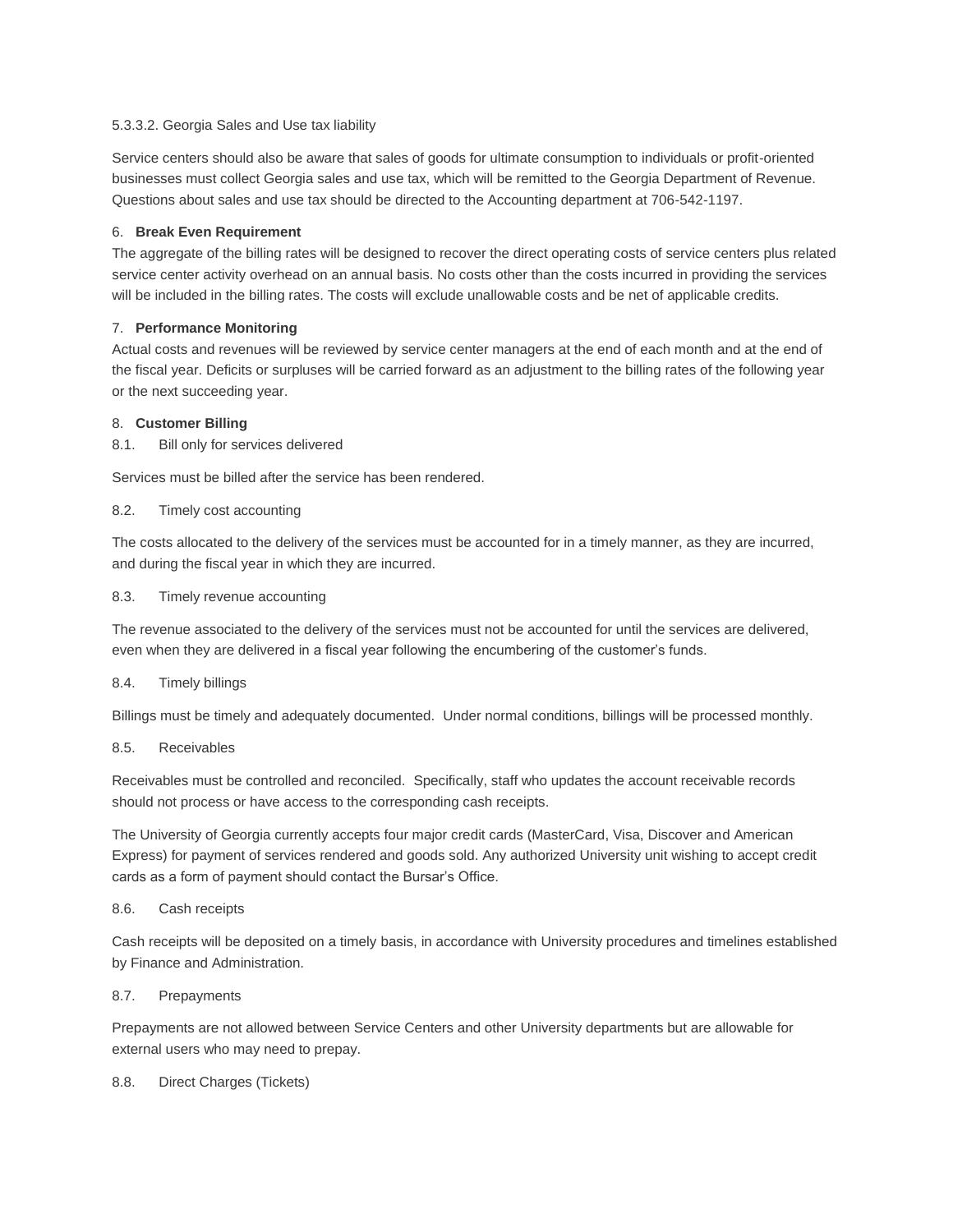University customer billings should be processed with an intra-university direct charge and payment processes.

# 9. **Fiscal year accounting**

The centers will operate in accordance with the University's fiscal year. Service centers should handle year-end billings consistently each year to assure that twelve months of revenue are associated with twelve months of incurred costs.

# 9.1. Year-end revenue from external users

Some year-end billings may need to involve accounts receivable or unearned revenue (deferred income), which can be recorded at the end of a fiscal year if the related transactions are appropriate and can be justified. A letter requesting unearned revenue or accounts receivable to be posted will be submitted to the Accounting Department the week before fiscal year cutoff.

# 10. **Accurate Assignment of Costs**

Costs charged to service centers must be reasonable and necessary to the operation of the activity. Costs must be accurately assigned to benefiting activities.

# 11. **Equipment Depreciation**

Depreciation cost is based on the acquisition cost of the equipment; not replacement cost. Equipment will be depreciated over its useful life. Depreciation schedules for specific items of equipment may be provided by the Accounting Department.

# 11.1. Equipment Depreciation in Billing Rates

If a service center's scientific equipment is eligible for utilization of a Working Capital Fund, annual depreciation costs should be used to establish service center billing rates. Including equipment depreciation in the billing rates will generate funds to recover the cost of the equipment and charge customers their proportional share of the cost of the equipment.

## 11.2. Using Equipment Depreciation

The costs of depreciation may be used to purchase replacement equipment within the same fiscal year of depreciation or may be used to fund a service center's Working Capital Fund.

## 12. **Inventory Management**

If a service center sells products and has a significant amount of stock on hand, inventory records must be maintained in accordance with UGA Policy for [Inventories-Stores](http://policies.uga.edu/FA/nodes/view/829/Inventories-Stores-and-Merchandise-for-Resale) and Merchandise for Resale. 12.1. Accounting for significantly valued inventory

If the value of the inventory is expected to exceed \$50,000 at any point in the year, a formal accounting of the inventory must be maintained.

## 12.2. Annual inventory

A physical inventory must be taken at least annually and reconciled to the inventory records. Inventory valuations may be based on any generally recognized inventory method (e.g., first-in first-out, last-in first out, average cost, etc.). It is recommended that the average cost method be used.

## 12.3. Inventory management practices

Activities with consumable inventories must utilize appropriate inventory management practices. At a minimum this will include the use of appropriate valuation methods and safeguarding practices.

## 13. **Corrective Action Plans**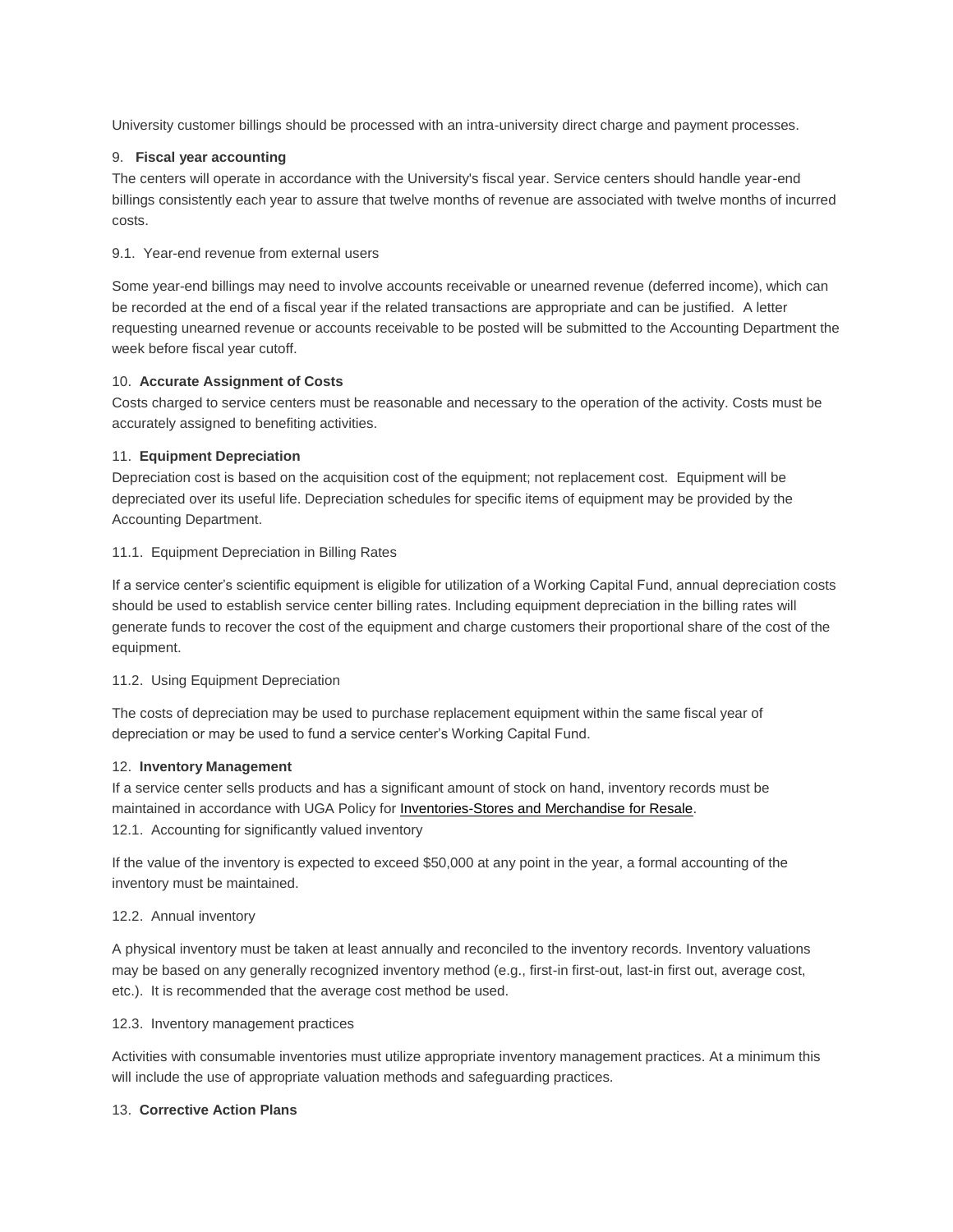At the end of a fiscal year or activity cycle, Finance and Administration will notify managers of activities with fund balance deficits or surpluses that require a corrective action plan. Departments and colleges are responsible for resolving deficit balances within their area.

Corrective action plans will include the anticipated time frame to resolve the deficit, or surplus, potential investment in the Working Capital Reserve (for surpluses), potential funding support (for deficits), and any revisions to the billing rate calculation. Time frames will include a plan to be executed beginning no later than March of the current fiscal year through the next fiscal year.

13.1. Possible corrective actions include:

13.1.1. Deficits

13.1.1.1. Increasing the billing rate

Billing rates may be increased to a level that will recover the deficit over the period of the anticipated time frame from a customer base consistent with the activity that generated the deficit.

13.1.1.2. Reductions in operating cost

Operating costs (supplies, personnel, etc.) may be reduced to a level that will resolve the deficit of the period of the anticipated time frame and/or to reflect the current customer base demands for services.

13.1.1.3. Funding or loan

Funds from other accounts within the department or college may be used as a subsidy or loan to resolve the deficit.

13.1.1.4. Ending the activity and closing the account

The department or college will need to identify an account(s) to fund the remaining deficit.

13.1.2. Surplus

13.1.2.1. Decrease billing rate

Billing rates may be decreased to a level that will return the surplus over the period of the anticipated time frame from a customer base consistent with the activity that generated the surplus.

13.1.2.2. Deposit in Working Capital Reserve

If the equipment used by the service unit qualifies, then surplus may be deposited in the Working Capital Reserve, in accordance with the policy for funding those reserves.

## 14. **Working Capital Reserve.**

14.1. Purpose

The Working Capital Reserve Account is limited to the funding of scientific capital equipment acquisitions and physical plant improvements related to the installation and use of equipment in service centers, including equipment maintenance and repair.

14.2. Creating Working Capital Reserve Account

A service center may apply for creation of an Equipment Reserve Account during the annual budgeting process and during the fiscal year. The annual business plan must include the purposes of working capital reserves and estimates of the amounts to be reserved for each purpose.

14.3. Limits of Funding a Service Center Working Capital Reserve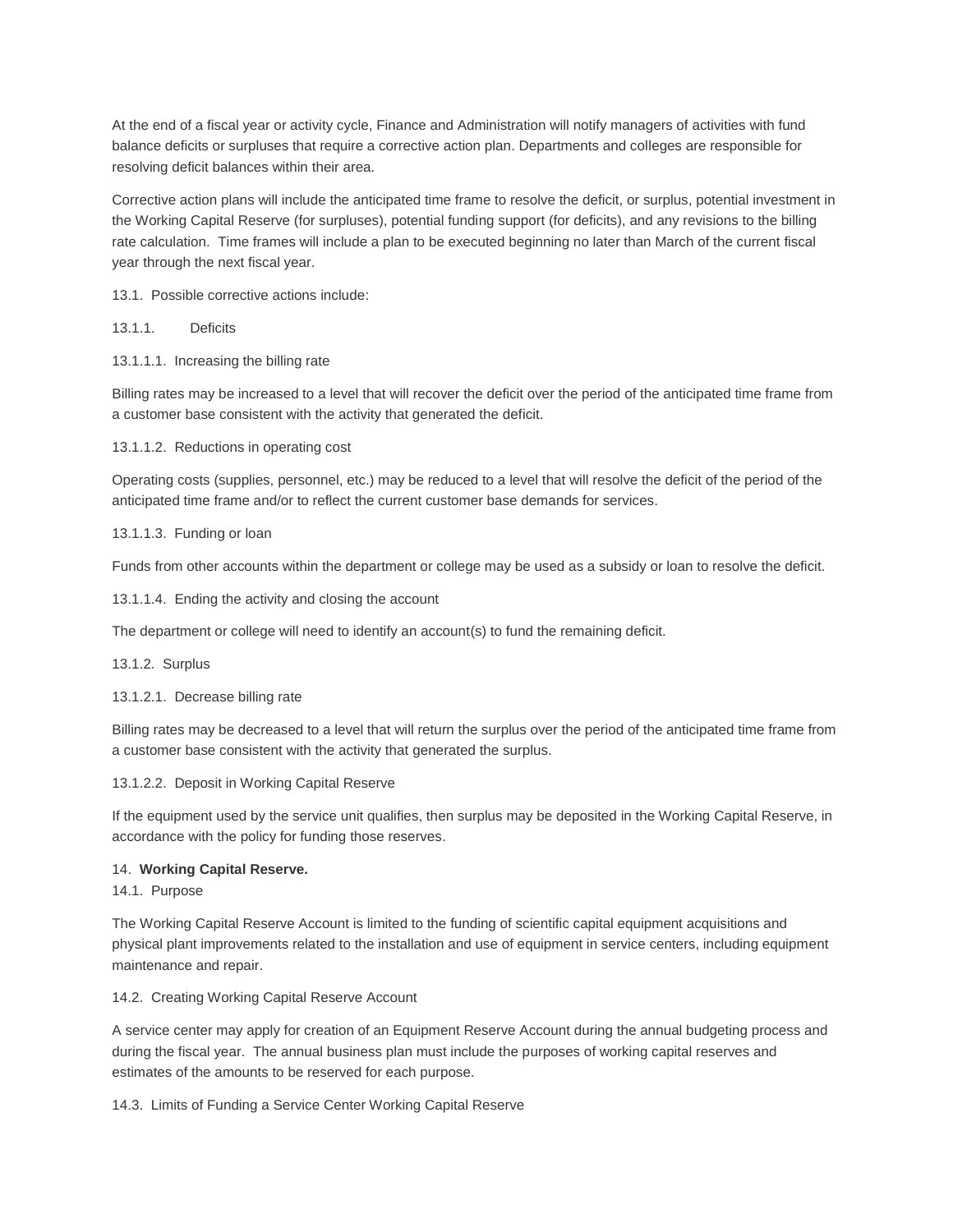## 14.3.1. Maximum allowed for a service center

The maximum amount allowed to be placed in the reserve for a single fiscal year will be 20% of the annual revenues of the service center. In no circumstance may the amount placed in reserve for a fiscal year plus the service center's expenses that year exceed revenues for that year.

# 14.3.2. Maximum allowed for the University

The total amount that the University may have in this reserve is \$5,000,000.

## 15. **Transfer of Funds Out of Service Centers**

It is not appropriate to transfer funds out of a service center account to other University funds or accounts.

# 16. **Record Keeping**

Separate records and accounts will be maintained to document the actual direct operating costs of providing the service, revenues, units of serviced provided, billings, collections, and the annual surplus or deficit.

Activities that make specific charges for the use of equipment (hours times rate) will utilize usage logs to verify use for future audits.

# Reason for policy

Since service center activities can result in charges, directly or indirectly, to federal sponsored programs post award accounting, the University must comply with Office of Management and Budget (OMB) Uniform Guidance.

These policies and procedures have been established to achieve three goals:

## 1. **Establish consistent business practices**

The OMB Uniform Guidance requires that all service units at the University operate using consistent business practices in the treatment of revenues, costs, pricing, and reporting.

## 2. **Comply with federal government regulations**

University activities that charge sponsored programs under federal government sponsored programs post award accounting are required to adhere to certain government regulations. This policy translates those regulations into business practices which can be more easily understood by departments and monitored by the Administration.

## 3. **Comply with other standards and regulations**

3.1.Generally Accepted Accounting Principles,

3.2.State of Georgia Policies,

3.3.Best practices

Additional contacts Celise Elder [celder@uga.edu](mailto:celder@uga.edu)

## Policy definitions

## **Accounting Department**

The Accounting Department within Finance and Administration has been designated oversight responsibility for service centers. The Accounting Department is referred to throughout this policy. The Accounting Department will review and monitor service center accounts for compliance with OMB Uniform Guidance and assist departments with development of service center rates.

## **Applicable Credits**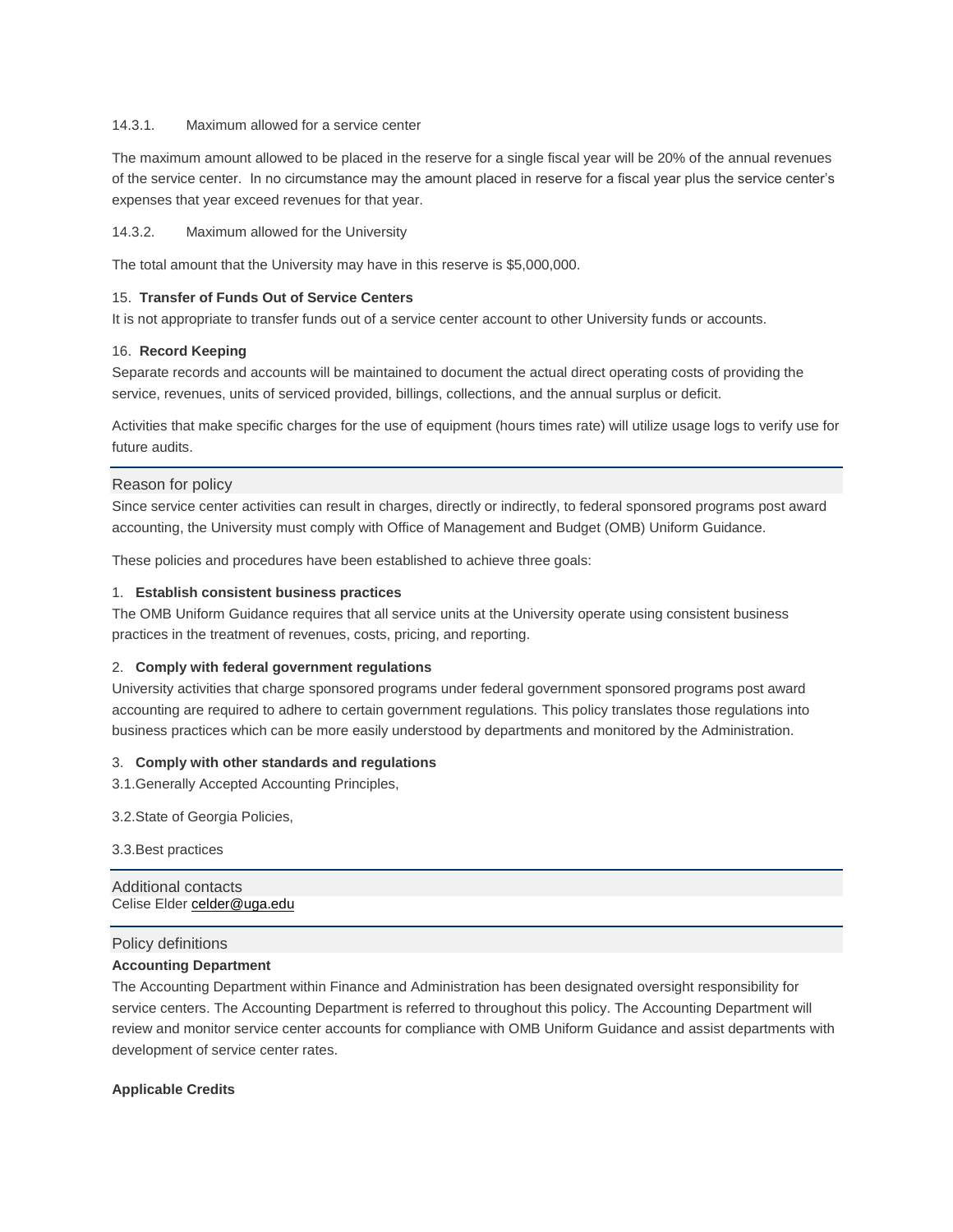Applicable credits are transactions that offset or reduce costs, such as purchase discounts, rebates, allowances, refunds, etc. For purposes of charging service center costs to federally-sponsored programs, applicable credits also include any direct federal financing of service center assets or operations (e.g., the direct funding of service center equipment by a federal program).

#### **Billing Rate**

The billing rate is the amount charged to a user for a unit of product or service. Billing rates are usually computed by dividing the total annual cost of a service by the total number of billing units expected to be provided to users of the service for the year.

#### **Billing Unit**

The billing unit is the unit of service provided by a service center. Examples of billing units include hours of service, animal care days, tests performed, machine time used, etc.

## **Deficit**

A deficit is where the costs of providing a service exceed the revenue generated by the service during a fiscal year.

#### **Departmental Sales and Services (DSS Accounts)**

Business activities that may be categorized as one of two distinct classifications: 1) *Service Centers* and2) *Sales and Service of Educational Activities*. The classification of the DSS activity depends on the basis of the activity, its relation to the education process, and its relationship to the consumer. Refer to the **[Departmental](http://policies.uga.edu/FA/nodes/view/919/Departmental-Sales-and-Services-Acccounts) Sales and Service [Accounts](http://policies.uga.edu/FA/nodes/view/919/Departmental-Sales-and-Services-Acccounts) policy** which is not covered by this policy.

#### **Depreciation**

Depreciation is the systematic allocation of the cost of a capital asset over the period the asset is expected to be used.

#### **Direct Operating Costs**

These include all costs that can be specifically identified with a service provided by a service center. These costs include the salaries, wages, and fringe benefits of university faculty and staff directly involved in providing the service; materials and supplies; purchased services; related travel expenses; equipment rental or depreciation; interest associated with equipment acquisitions; etc.

#### **Equipment**

See UGA Policy: Property Control: [Equipment](http://policies.uga.edu/FA/nodes/view/891/Major-Categories-of-Equipment) Criteria. Equipment is a movable tangible asset to be used for operations, the benefits of which extend beyond one year from date of acquisition and rendered into service.

#### **Generally Accepted Accounting Practices**

These are standards for continuously tracking and reporting the values of a company's, individual's, or government's assets and liabilities. To a very large extent, they are the standards that have been developed by the accounting profession in the United States.

#### **Internal Service Center Overhead**

All costs that can be specifically identified with a service center, but not with a particular service provided by the center, such as the salary and fringe benefits of the administrative service center director or related administrative support personnel.

#### **Recharge Activities**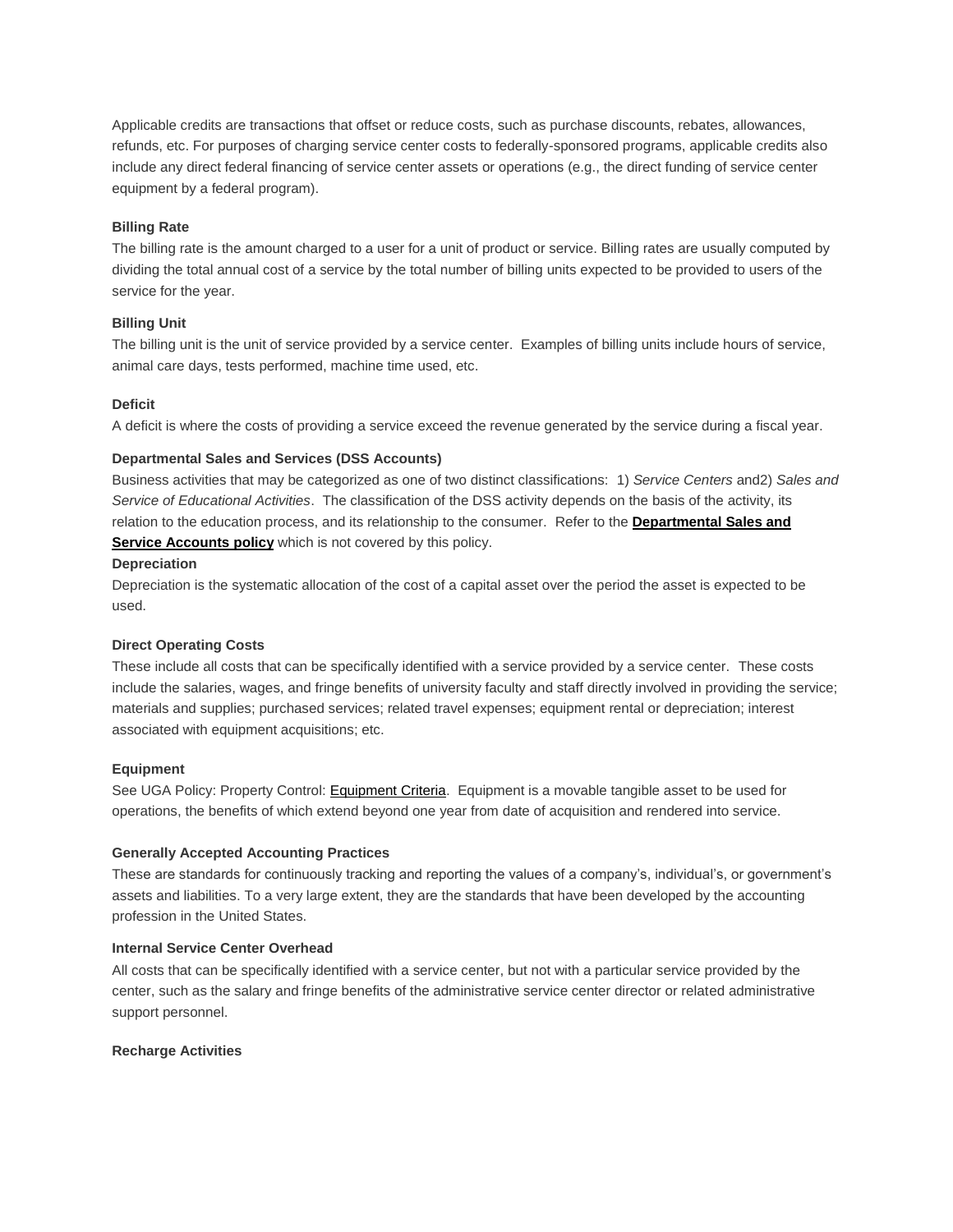These are activities that are established to provide services to customers within a college or department versus a Service Center which has a university-wide mission. A Recharge Activity has annual activities greater than \$10,000 but less than \$100,000.

#### **Sales and services of educational activities**

Refer to **[Departmental](http://policies.uga.edu/FA/nodes/view/919/Departmental-Sales-and-Services-Acccounts) Sales and Services Accounts Policy** which is not covered by this policy.

#### **Scientific Equipment**

This is capital equipment used in scientific instruction, scientific research, or used to fabricate instruments, chemicals, or other materials used in scientific instruction or research.

#### **Service Center**

A departmental sales business unit established for the purpose of providing goods and services to university departments, and only incidentally to customers outside the university. Service centers offer goods and services that are unique, benefit the effectiveness of the University when conveniently available, require special control, are subject to federal and/or state regulations, or are not readily available from external sources. As defined in this policy, there are three types of service centers: Recharge Activities, Service Centers, and Specialized Service Centers.

#### **Specialized Service Center**.

This is a service center with highly complex or specialized facilities and which are required by a very limited number of research activities. Any service center which meets all four of the following criteria must be classified as a Specialized Service Center:

1. Revenues and expenses

The facility incurs substantial annual expenditures and charge-out volume of \$1 million or greater.

2. Substantial Indirect Costs

If the indirect costs were included as part of the University's overhead pool, those costs would "materially" affect the University-wide overhead rate.

3. Specialized Services

Its services are not easily available from external vendors.

4. Services provided to very limited set of users

Its services are required in support of a very limited number of research activities.

## **Surplus or Operating Surplus**

This is the amount where the revenue generated by a service exceeds the costs of providing the service during a fiscal year.

# **Unallowable Costs**

These are costs that cannot be charged directly or indirectly to federally sponsored programs. These costs are specified in OMB Uniform Guidance. Common examples of unallowable costs include, but are not limited to, alcoholic beverages, bad debts, charitable contributions, entertainment, fines and penalties, goods and services for personal use, interest (except interest related to the purchase or construction of buildings and equipment), and contingency reserves.

#### **Unearned Income**